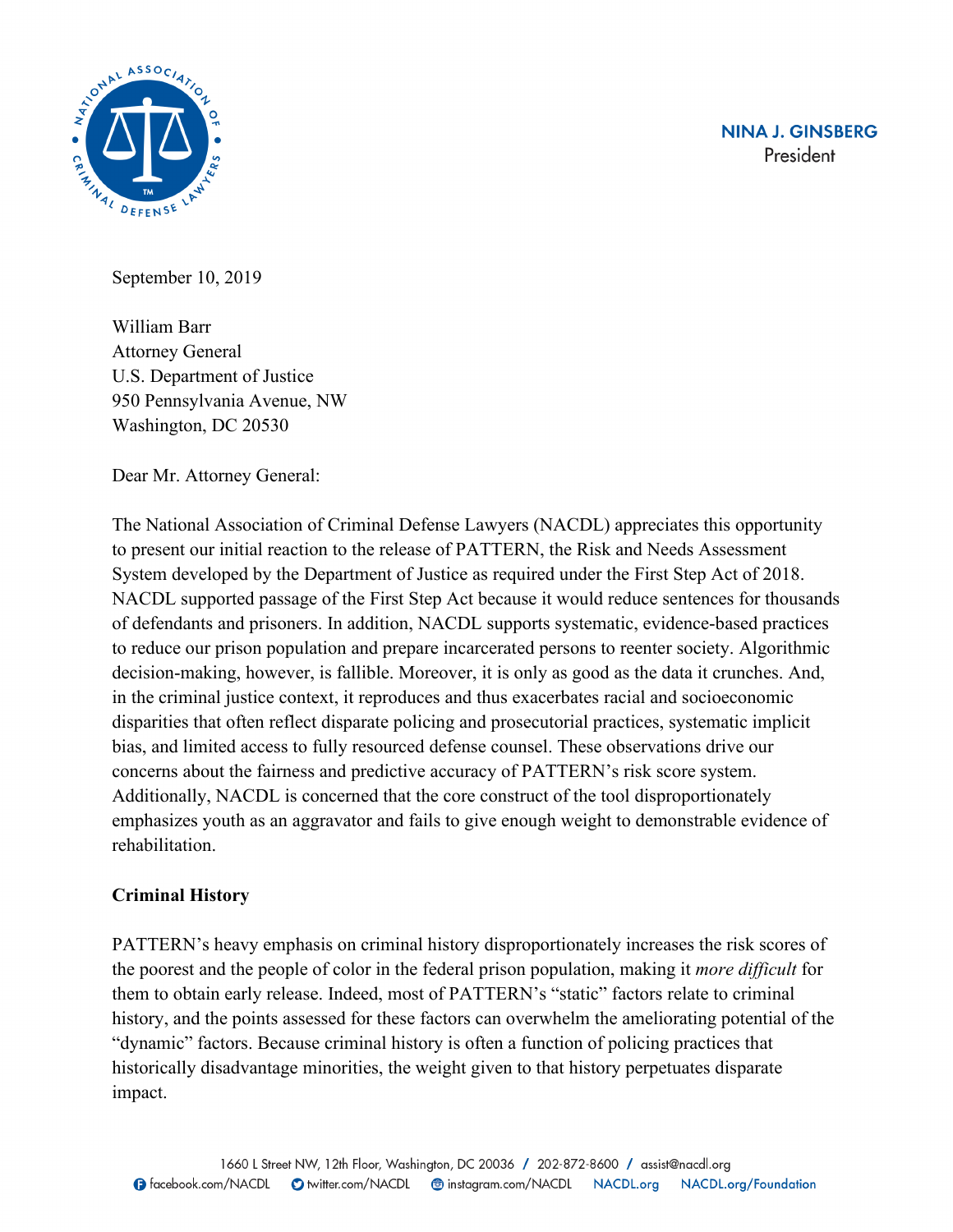

For example, consider a typical drug offender, one of 47% of the BOP's prisoners, and more likely than not, a person of color and/or from a low socioeconomic background.

- If he was convicted of a crime even a misdemeanor before he was 18 years old, PATTERN assigns him **12 points**.
- Assuming, conservatively, just one felony conviction for a street-level drug sale a few years later, he is likely in Criminal History Category III under the Sentencing Guidelines, yielding an additional **12 points** under PATTERN.
- If he is then convicted in his late 20s of a federal drug offense (even as a minor, nonviolent participant), he gets an additional **24 points** during his initial assessment upon entry into the BOP system.
- As a drug offender, he was likely remanded upon conviction (if he had ever been granted bail in the first place), and accordingly, he does not get to reduce his score by 12 points for self-surrender.
- His PATTERN score on static factors upon prison entry totals **48 points**, classifying him as high risk. Had this hypothetical offender sustained another felony drug conviction in his twenties or perpetrated any violence in his past, no matter how remote in time, the PATTERN score can skyrocket further.

As other groups have pointed out, PATTERN's factors replicate structural and racial biases. Extensive research has established that systematic biases operate at all points in the criminal justice process, from arrest decisions to bail determinations to the ultimate disposition of the case. Racial and socioeconomic factors, including the cognitive biases of law enforcement professionals and lack of access to adequately resourced defense counsel, play pivotal roles in whether an individual is arrested, charged, charged with a misdemeanor or a felony, granted bail, offered diversion, sentenced to probation or prison, revoked on probation, etc. So even if PATTERN's predictive validity is confirmed, its potential to replicate and exacerbate inequities conflicts with the admonition in the First Step Act to avoid unwarranted disparities.

# **Disproportionate Emphasis on Youth at Time of First Conviction**

The heavy scoring for age, with the assessment of 12 points for **any** conviction prior to the age of 18, regardless of the nature of the offense or the passage of time before a subsequent conviction, disproportionately penalizes youthful mistakes, without any showing of a nexus to current risk. At a minimum this factor should be significantly discounted or eliminated if there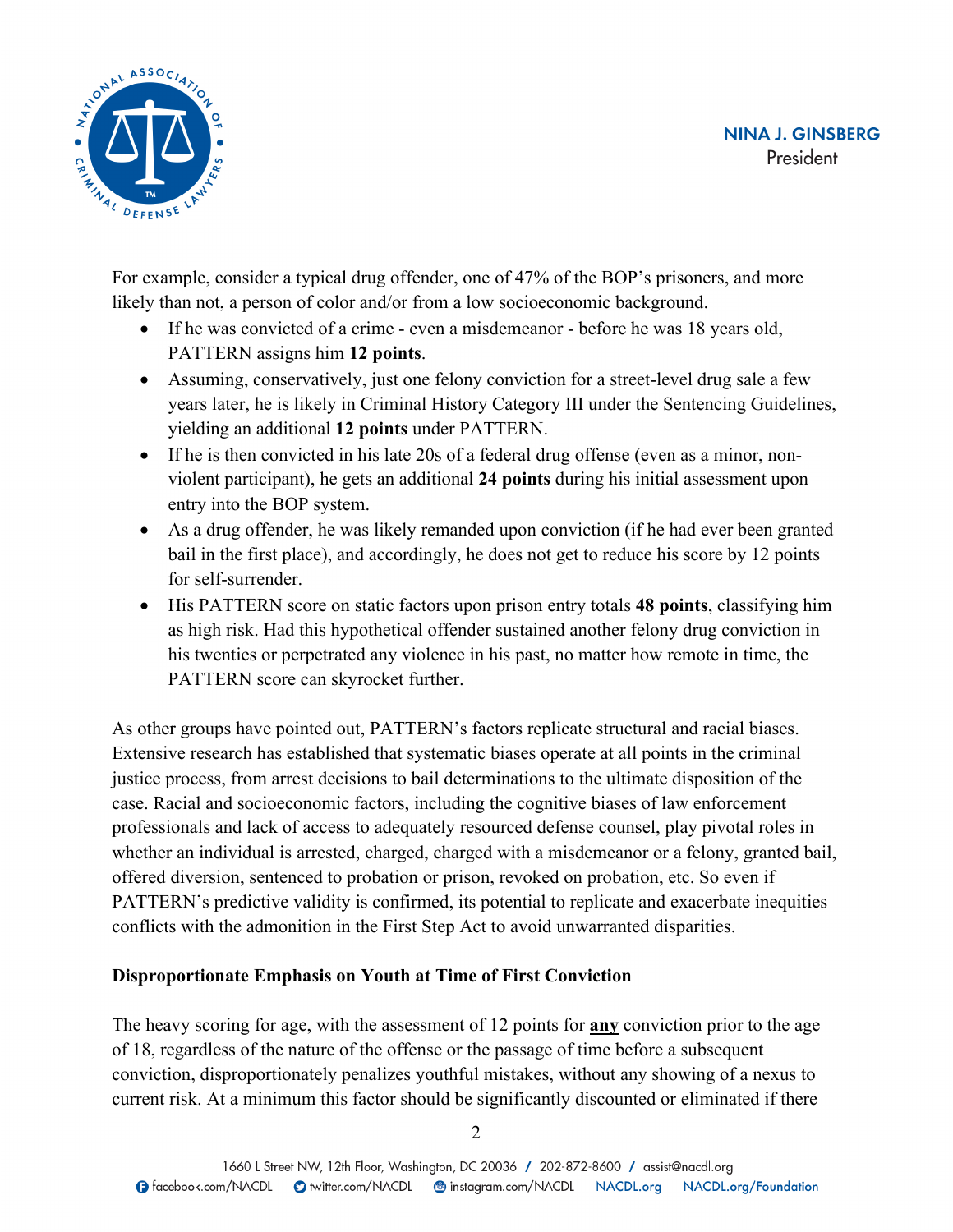

has been a significant interval without further convictions. In calculating criminal history scores, the Federal Sentencing Guidelines exclude convictions that occurred beyond certain time frames (either 10 or 15 years, depending on seriousness).

Additionally, the current construct fails to adequately take into account the emerging recognition in the developmental sciences that brain development and the accompanying maturity continues until an individual is in their mid-20s. Under the current iteration, a first offender who is under 18 would start off with 42 points (12 for age at time of conviction + 30 for age at time of assessment), even though the individual has never been imprisoned before and their unlawful conduct may have been an aberration.

### **Inadequate Recognition of Evidence of Rehabilitation**

Given the First Step Act's emphasis on factors "that can reasonably be expected to change in prison" and mandate that "all prisoners at each risk level have a meaningful opportunity to reduce their classification," NACDL does not think PATTERN strikes the right balance between static and dynamic factors. As compared to the static factors, PATTERN's dynamic factors adjust the risk score downwards far less generously. A prisoner can receive a 12-points reduction for programming, but this assumes program availability, an assumption belied by the shortage of BOP's program offerings. (Notably, PATTERN provides no allowance for prisoners with disabilities, who may not be capable of participating in available programming). Remarkably, a prisoner only receives a six-point reduction for completing the BOP's flagship nine-month residential drug treatment program, and a mere one-point reduction for completing a technical or vocational course. Male prisoners get no points off for working in UNICOR and no prisoner gets a reduction for doing any other kind of work, such as unit orderly or food service. For all inmates, irrespective of gender, a solid work history is a factor that should be given substantial weight.

More generally, consideration should be given to the range of in-prison indicators of progress that might be utilized to assess risk. As noted above, two criteria that could be made much more robust are technical/vocational courses and employment. Davis, Lois M., Robert Bozick, et al., *Evaluating the Effectiveness of Correctional Education: A Meta-Analysis of Programs That Provide Education to Incarcerated Adults*, RAND Corporation (2013). NACDL urges the DOJ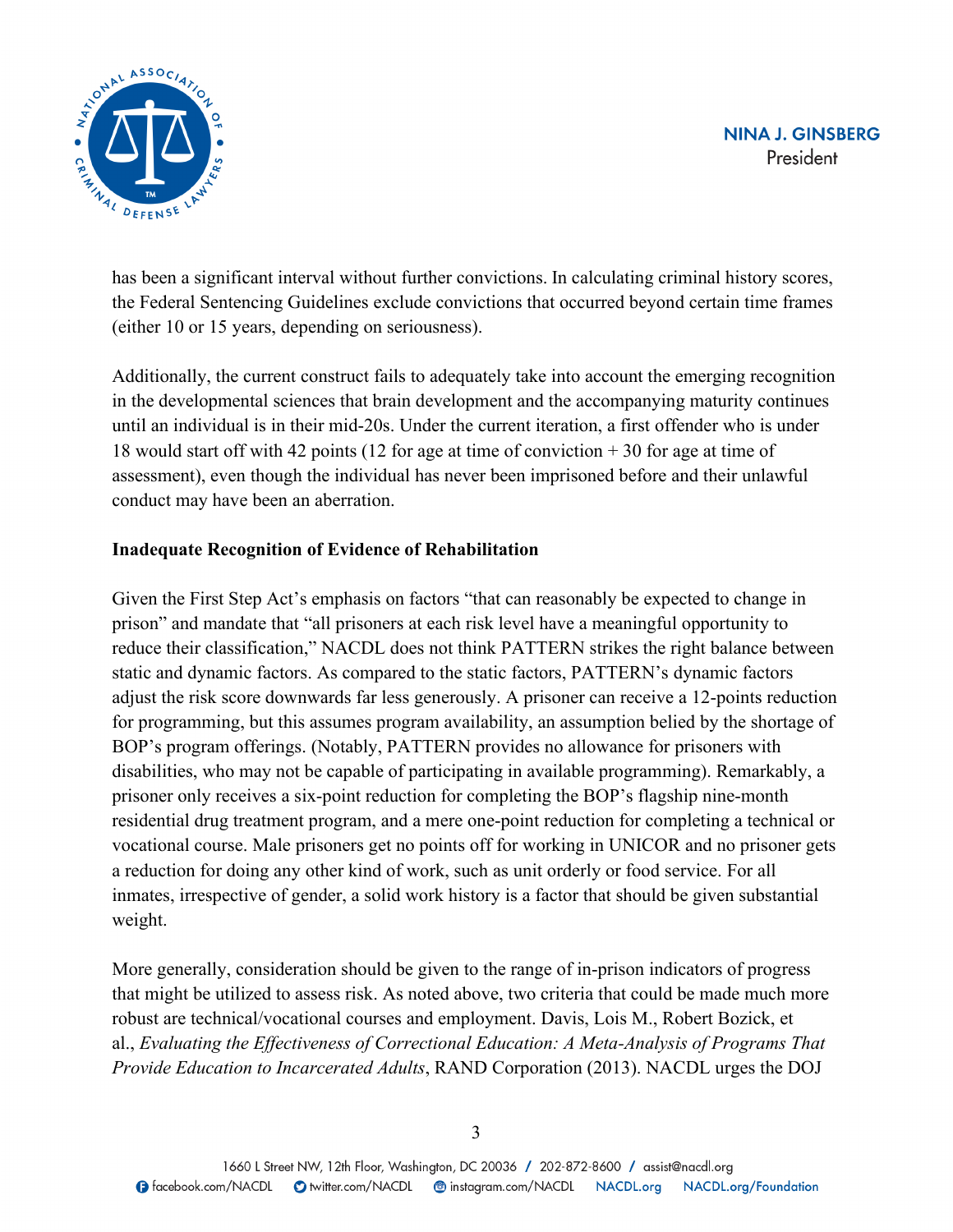

to increase the weight given to these factors and to consider incorporating related criteria (e.g., length of steady employment, performance, etc.).

# **Undue Weight to Infractions**

NACDL has serious concerns about the relative weight of infractions and the failure to distinguish older infractions. While PATTERN does separate run-of-the-mill infractions from serious of violent infractions, NACDL notes that the former category includes actions that are trivial, stem from misunderstandings, or manifest other mitigating circumstances. Assuming these incidents have any predictive value for risk-assessment purposes, NACDL believes the level of increase is excessive. In the First Step Act, Congress specifically limited the consequences of rule violations and required that prisoners be allowed to restore credits lost due to such conduct. PATTERN's treatment of infractions runs counter to this more measured approach.

Under PATTERN scoring, the first minor infraction negates one completed program, and successive infractions increasingly outweigh additional program participation. It is the rare prisoner who does not sustain at least two infractions during his experience of incarceration, especially in the early years of a lengthy sentence. DOJ should not only reconsider these levels but also provide some additional benefit for prisoners who go extended periods without any infractions, thereby adding a much-needed dynamic factor to the instrument. Indeed, after the passage of some time period, remote infractions should not result in any point assessment.

### **Transparency**

Finally, NACDL cannot assess, based on the limited information in the DOJ report, whether PATTERN "has a high level of predictive performance," as the DOJ report attests, or whether it is based on flawed assumptions or flawed data. It is imperative that the full dataset underlying PATTERN be released so it can be independently analyzed to determine its false positive and negative rates and its predictive value. Relatedly, DOJ must publicly disclose the definitions used to determine the applicability of risk factors (e.g., "serious" and "violent").

The concerns outlined above place even greater weight on the DOJ's expeditious development of "evidence-based recidivism reduction programs or productive activities." Access to